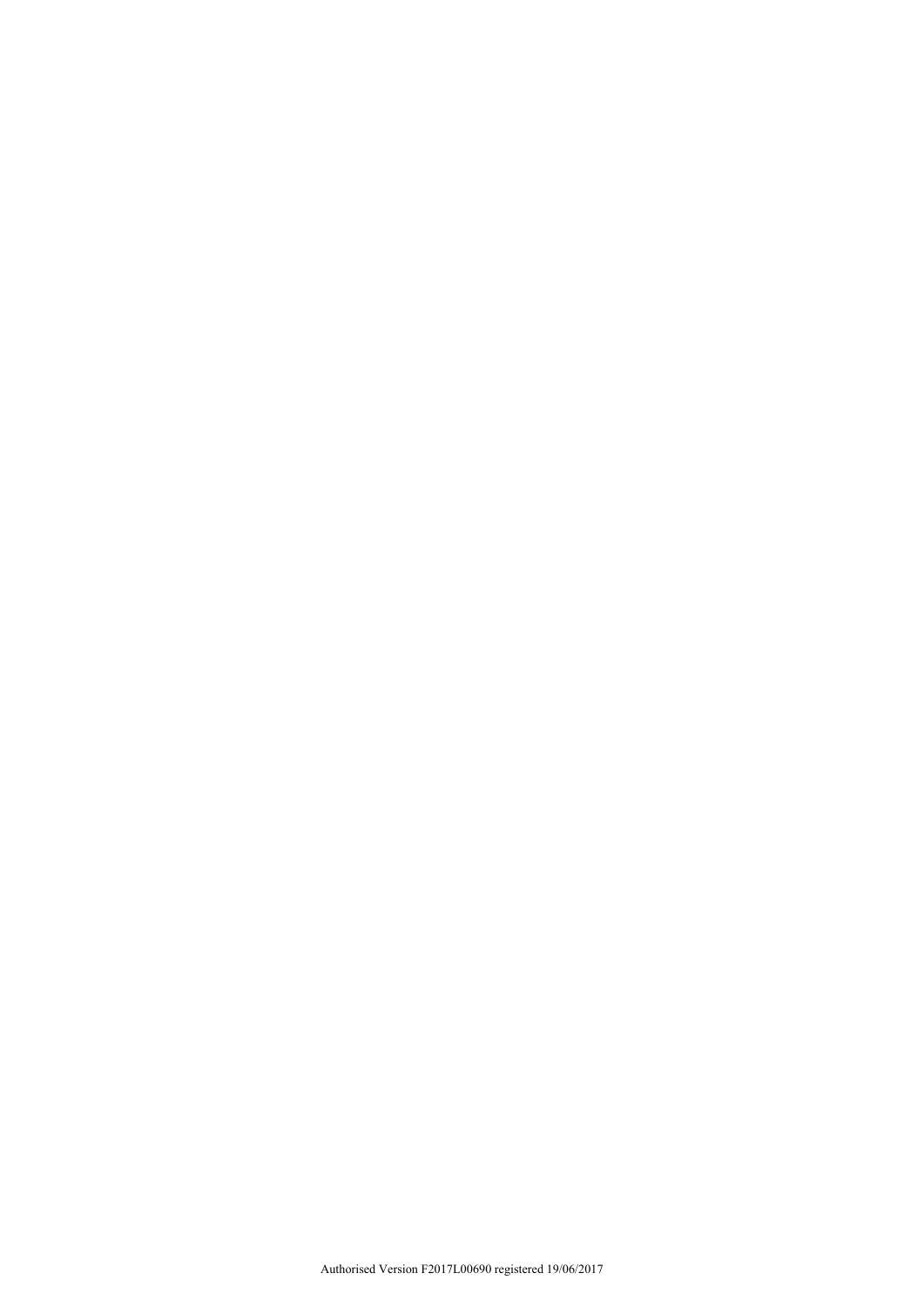# Contents

| <b>Part 1-Preliminary</b>                |                                                      | 1  |
|------------------------------------------|------------------------------------------------------|----|
| <b>Division 1-Preliminary</b>            |                                                      | 1  |
| 1                                        |                                                      |    |
| $\overline{c}$                           |                                                      |    |
| 3                                        |                                                      |    |
| 4                                        |                                                      |    |
| 5                                        |                                                      |    |
| 6                                        |                                                      |    |
| <b>Division 2-Definitions</b>            |                                                      | 3  |
| 7                                        |                                                      |    |
|                                          | Division 3—Means by which elections may be conducted | 4  |
| 8                                        |                                                      |    |
| $\mathbf Q$                              |                                                      |    |
| <b>Part 2-Preparations for elections</b> |                                                      |    |
|                                          |                                                      | 5  |
| 10                                       |                                                      |    |
| 11                                       |                                                      |    |
| 12                                       |                                                      |    |
| 13                                       |                                                      |    |
| <b>Part 3-Conduct of elections</b>       |                                                      | 6  |
|                                          | Division 1-Elections without balloting               | 6  |
| 14                                       |                                                      |    |
| <b>Division 2-Balloting</b>              |                                                      | 7  |
|                                          | <b>Subdivision A-Balloting</b>                       | 7  |
| 15                                       |                                                      |    |
| 16                                       |                                                      |    |
| 17                                       |                                                      |    |
| 18                                       |                                                      |    |
|                                          | <b>Subdivision B-Scrutiny</b>                        | 8  |
| 19                                       |                                                      |    |
| 20                                       |                                                      |    |
| 21                                       |                                                      |    |
| 22                                       |                                                      |    |
| 23                                       |                                                      |    |
| 24                                       |                                                      |    |
|                                          | <b>Subdivision C-Other provisions</b>                | 9  |
| 25                                       |                                                      |    |
| <b>Division 3-Results</b>                |                                                      | 10 |
| 26                                       |                                                      |    |
| <b>Part 4-Transitional provisions</b>    |                                                      | 11 |
| 27                                       |                                                      |    |
|                                          |                                                      |    |

 $\boldsymbol{i}$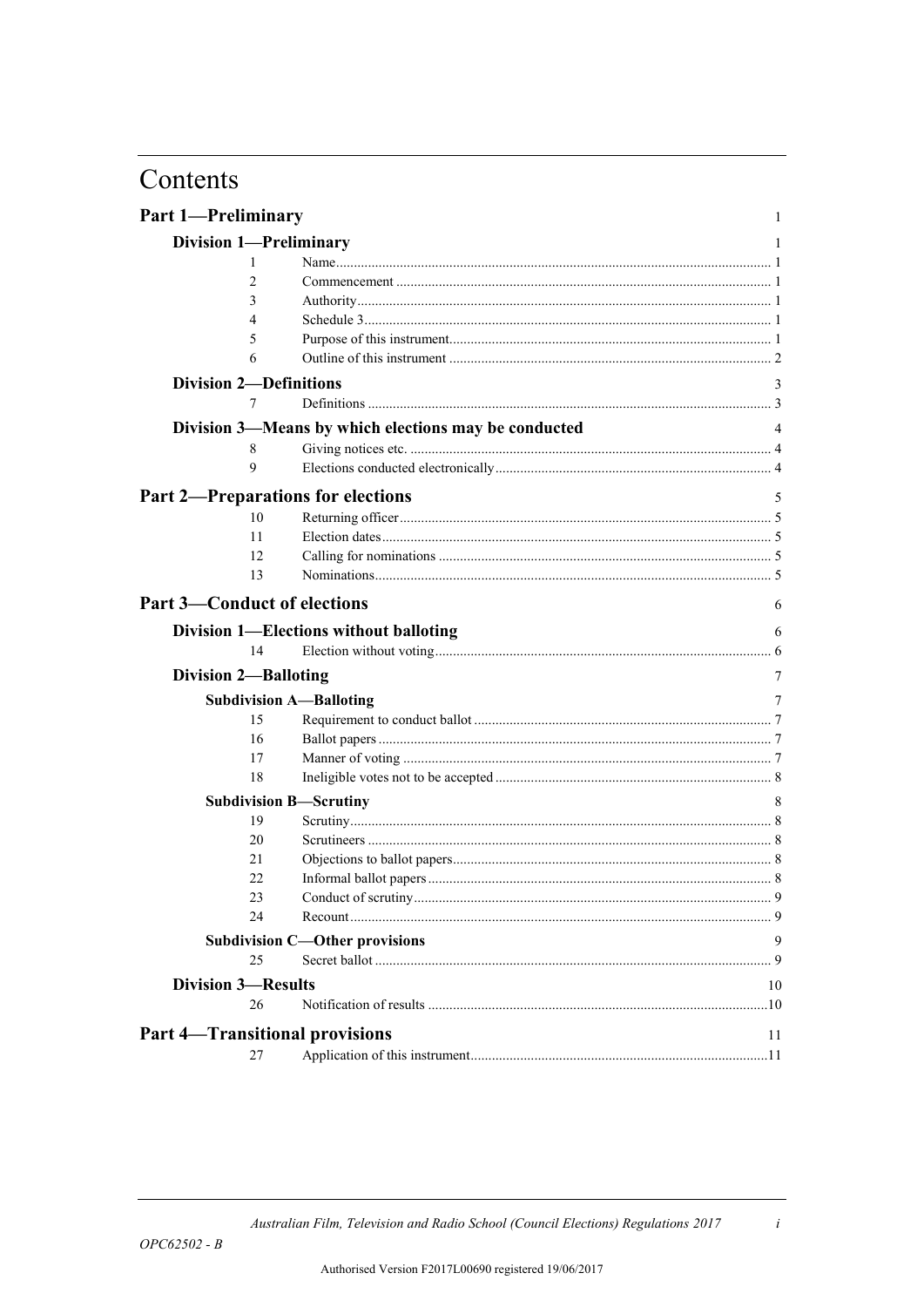| <b>Schedule 1-Forms</b>                                              |    |  |  |  |  |  |
|----------------------------------------------------------------------|----|--|--|--|--|--|
| Form 1-Nomination form                                               |    |  |  |  |  |  |
| Form 2—Ballot paper                                                  |    |  |  |  |  |  |
| <b>Schedule 2—Procedure for counting votes</b>                       |    |  |  |  |  |  |
|                                                                      | 14 |  |  |  |  |  |
| <b>Schedule 3—Repeals</b>                                            |    |  |  |  |  |  |
| Australian Film, Television and Radio School (Elections) Regulations |    |  |  |  |  |  |

*ii Australian Film, Television and Radio School (Council Elections) Regulations 2017 OPC62502 - B*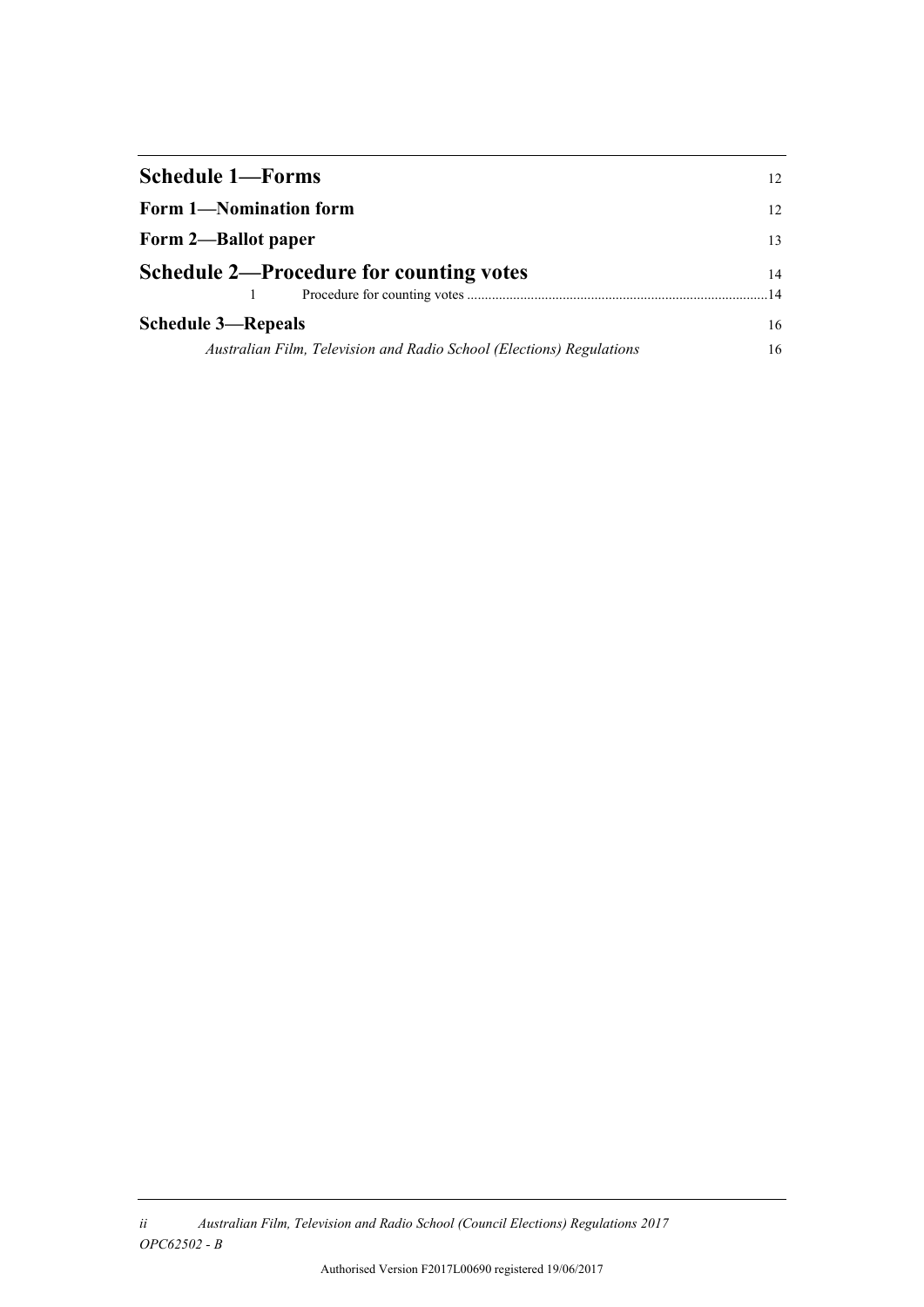## **Part 1—Preliminary**

## **Division 1—Preliminary**

#### **1 Name**

This instrument is the *Australian Film, Television and Radio School (Council Elections) Regulations 2017*.

#### **2 Commencement**

(1) Each provision of this instrument specified in column 1 of the table commences, or is taken to have commenced, in accordance with column 2 of the table. Any other statement in column 2 has effect according to its terms.

| <b>Commencement information</b>    |                                                                                          |                     |  |  |  |  |  |  |  |  |  |
|------------------------------------|------------------------------------------------------------------------------------------|---------------------|--|--|--|--|--|--|--|--|--|
| Column 1                           | Column 2                                                                                 | Column 3            |  |  |  |  |  |  |  |  |  |
| <b>Provisions</b>                  | Commencement                                                                             | <b>Date/Details</b> |  |  |  |  |  |  |  |  |  |
| 1. The whole of this<br>instrument | The day after this instrument is registered.                                             | 20 June 2017        |  |  |  |  |  |  |  |  |  |
| Note:                              | This table relates only to the provisions of this instrument as originally made. It will |                     |  |  |  |  |  |  |  |  |  |

not be amended to deal with any later amendments of this instrument.

(2) Any information in column 3 of the table is not part of this instrument. Information may be inserted in this column, or information in it may be edited, in any published version of this instrument.

## **3 Authority**

This instrument is made under the *Australian Film, Television and Radio School Act 1973*.

### **4 Schedule 3**

Each instrument that is specified in Schedule 3 is amended or repealed as set out in the applicable items in that Schedule, and any other item in that Schedule has effect according to its terms.

### **5 Purpose of this instrument**

This instrument prescribes, for the purposes of paragraphs  $8(1)(b)$  and (c) of the Act, the manner in which:

- (a) the staff members elect a staff member to the Council; or
- (b) the students of the School elect a student to the Council.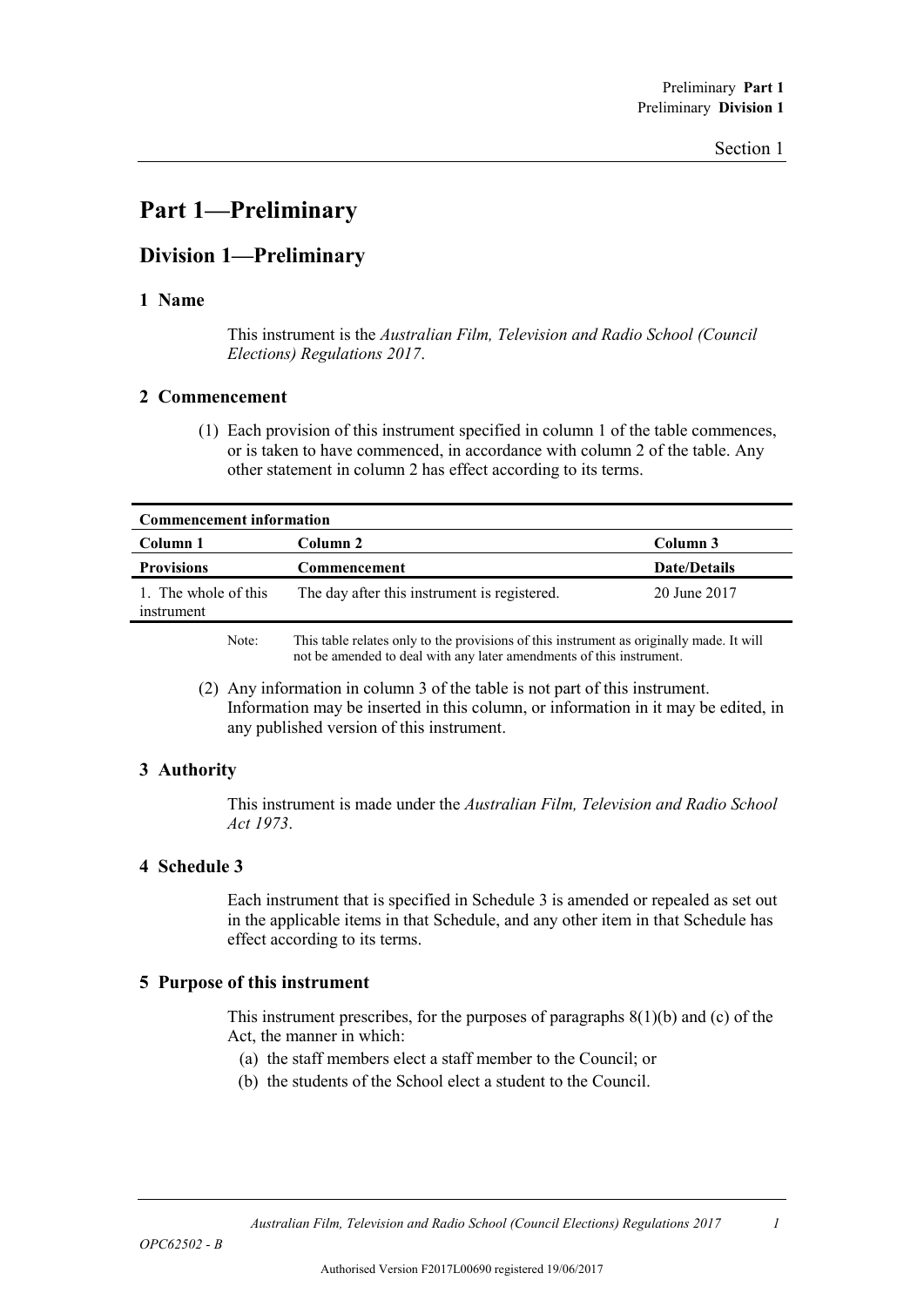**Part 1** Preliminary **Division 1** Preliminary

#### Section 6

## **6 Outline of this instrument**

Elections for staff and student members of the Council are conducted by a returning officer, who is the Secretary to the Council (see section 10).

Under Part 2, the returning officer:

- (a) sets the dates for the election; and
- (b) calls for nominations; and
- (c) conducts a ballot (if necessary); and
- (d) publishes the result of the election.

Elections may be conducted electronically (see Division 3 of this Part).

*<sup>2</sup> Australian Film, Television and Radio School (Council Elections) Regulations 2017 OPC62502 - B*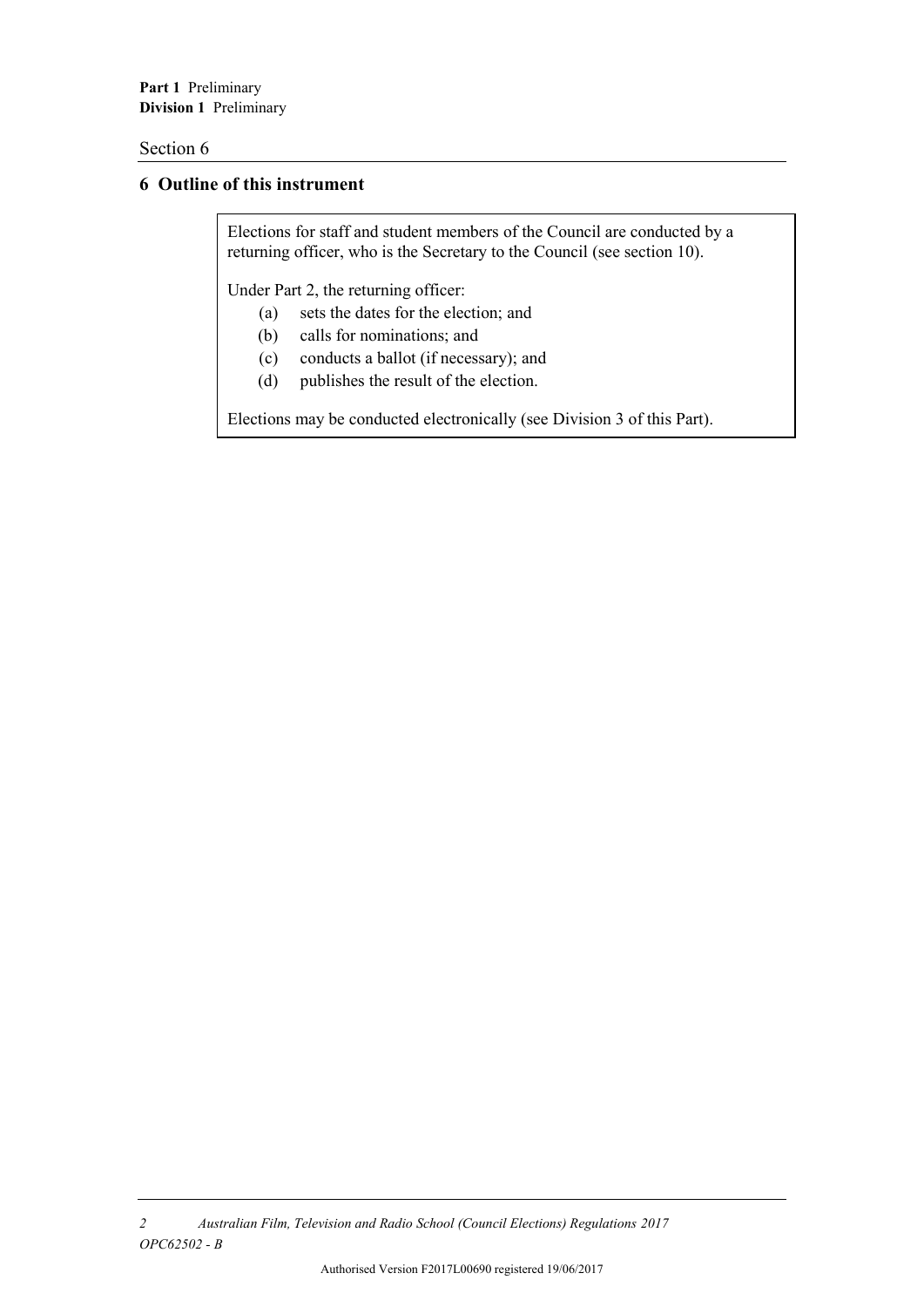## **Division 2—Definitions**

### **7 Definitions**

Note: A number of expressions used in this instrument are defined in the Act, including the following:

(a) Council; (b) School.

In this instrument:

*Act* means *the Australian Film, Television and Radio School Act 1973*.

*ballot paper* includes a ballot paper in electronic form.

*continuing candidate* has the meaning given by Schedule 2.

*election* means an election:

- (a) for a staff member of the Council under paragraph 8(1)(b) of the Act; or
- (b) for a student member of the Council under paragraph  $8(1)(c)$  of the Act.

*returning officer* for an election has the meaning given by section 10.

*staff member* has the meaning given by section 8 of the Act.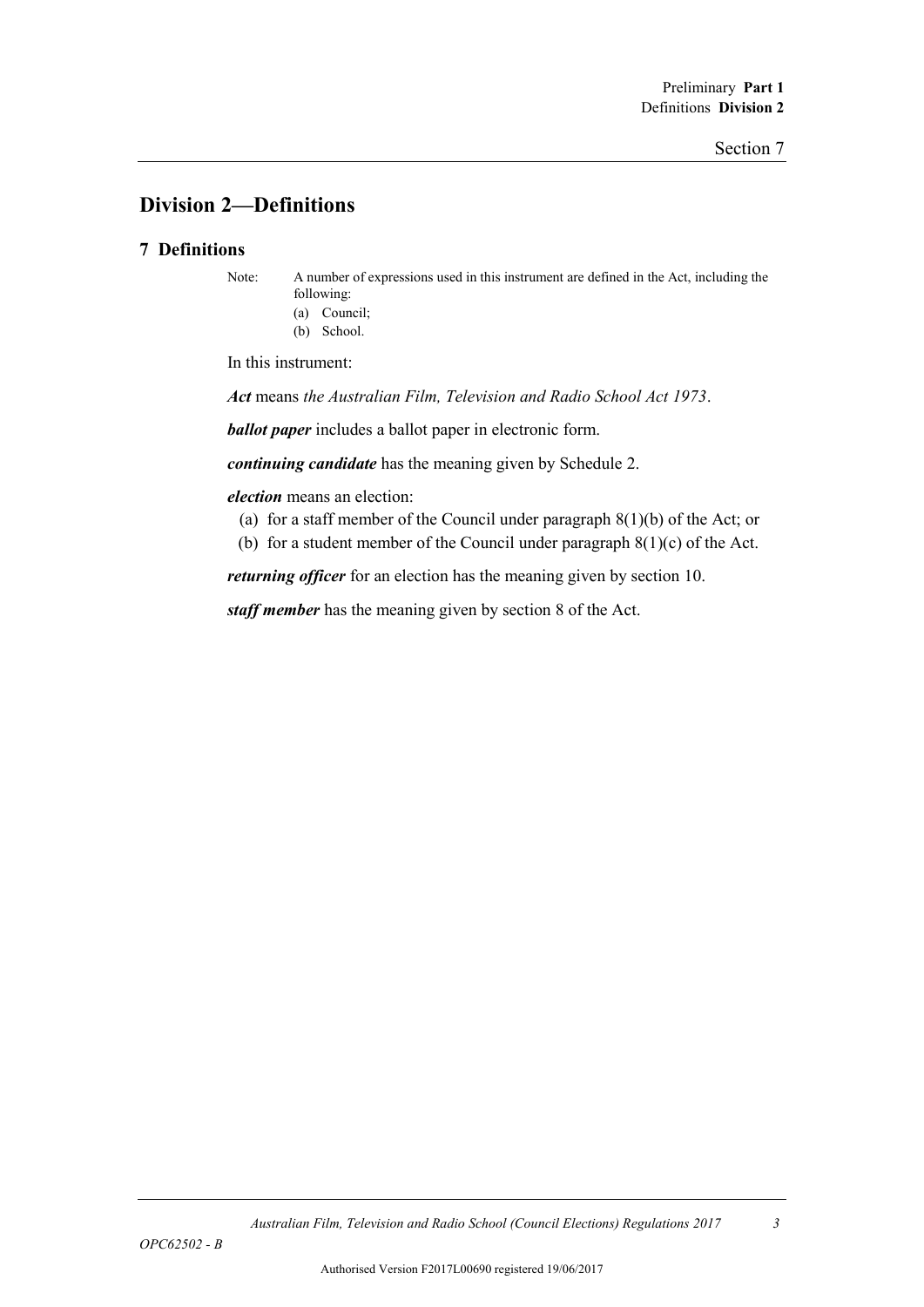#### Section 8

## **Division 3—Means by which elections may be conducted**

#### **8 Giving notices etc.**

#### *Publishing notices*

- (1) If this instrument requires or permits the returning officer for an election to publish a notice, the returning officer must publish the notice by:
	- (a) displaying the notice on a noticeboard at the School; or
	- (b) publishing the notice on the School's website; or
	- (c) giving the notice to each person who is entitled to vote at the election.

#### *Giving notices etc.*

- (2) If this instrument requires or permits the returning officer for an election to give a notice, ballot paper or other document to a person, the returning officer may give it to the person by:
	- (a) sending it:
		- (i) by messenger to a place at the School that the returning officer considers appropriate; or
		- (ii) by post to an address that the returning officer considers appropriate; or
		- (iii) by email; or
	- (b) informing the person, using any of the means mentioned in paragraph (a), how the person may access the notice, ballot paper or other document using the internet.

#### *Email*

- (3) If this instrument requires or permits the returning officer for an election to send a notice, ballot paper or other document to a person by email, the returning officer may send it to the person at:
	- (a) an official email address within the School's email system that is provided to the person; or
	- (b) another appropriate email address.

### **9 Elections conducted electronically**

The returning officer for an election may conduct all or part of the election by electronic means (including the internet), including by:

- (a) allowing electronic voting using a computer program or website and using ballot papers in electronic form; or
- (b) using a computer program to perform steps in the scrutiny of the poll.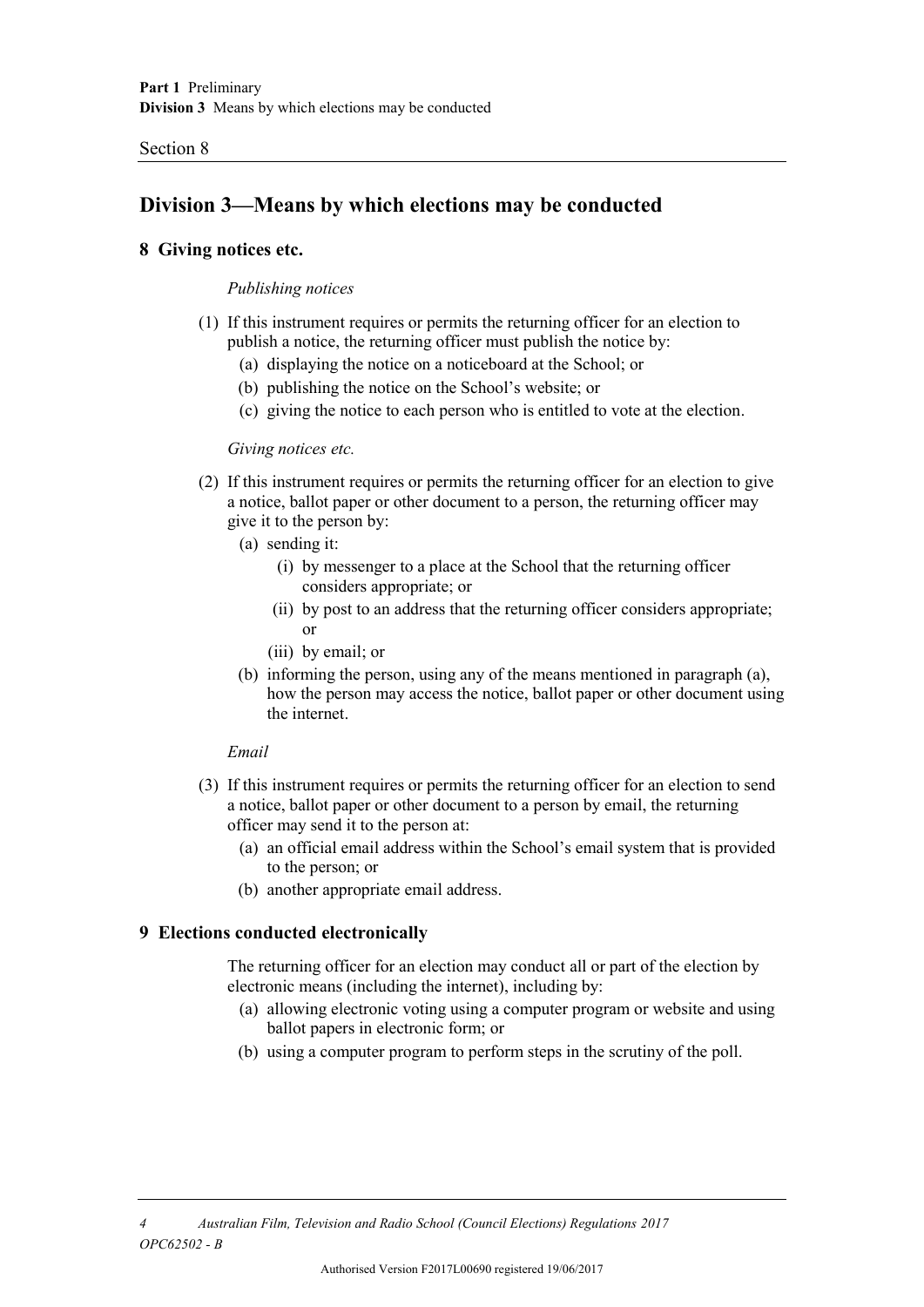## **Part 2—Preparations for elections**

## **10 Returning officer**

- (1) The *returning officer* for an election is the person for the time being occupying, or performing the duties of, the office of Secretary to the Council.
- (2) The returning officer for an election may, by writing, appoint deputies to assist the returning officer to conduct the election.

## **11 Election dates**

- (1) The returning officer for an election must determine the following:
	- (a) the date of the election (subject to subsection  $(2)$ );
	- (b) the time, on the date of the election, at which the poll closes;
	- (c) the date (which must be at least 3 weeks before the date of the election) and time at which nominations for the election close.
- (2) However, the Minister, instead of the returning officer, must determine the date of the election if the election is held to fill a casual vacancy as mentioned in subsection  $9(2)$  or  $10(3)$  of the Act.

### **12 Calling for nominations**

- (1) Not less than 5 weeks before the date of an election, the returning officer must:
	- (a) prepare a written notice of the election; and
	- (b) publish the notice in accordance with subsection 8(1).
- (2) The notice must:
	- (a) state the number of persons to be elected; and
	- (b) state the required qualifications for standing for the election; and
	- (c) invite nominations of suitably-qualified persons for election; and
	- (d) state the form in which nominations must be made (see section 13); and
	- (e) state the date and time at which nominations close (see section 11).

### **13 Nominations**

A nomination of a candidate for an election must be:

- (a) made by a person who is entitled to vote at the election (who could be the candidate); and
- (b) in the form set out in Form 1 in Schedule 1; and
- (c) signed by the nominator and the candidate; and
- (d) made before the close of nominations (see section 11).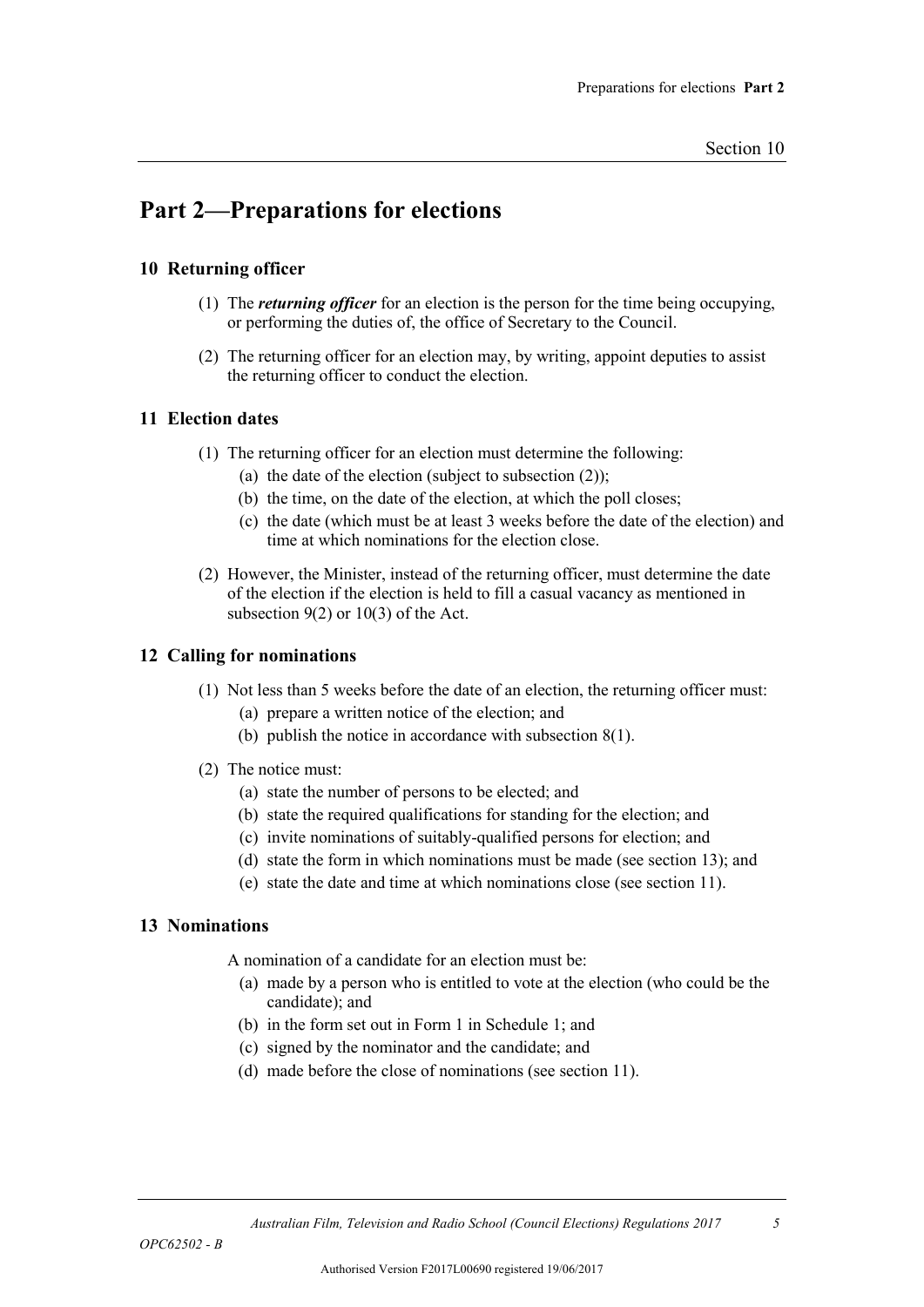Section 14

## **Part 3—Conduct of elections**

## **Division 1—Elections without balloting**

## **14 Election without voting**

Each person nominated in an election is elected if, when nominations close, the number of persons nominated does not exceed the number of persons to be elected.

*6 Australian Film, Television and Radio School (Council Elections) Regulations 2017 OPC62502 - B*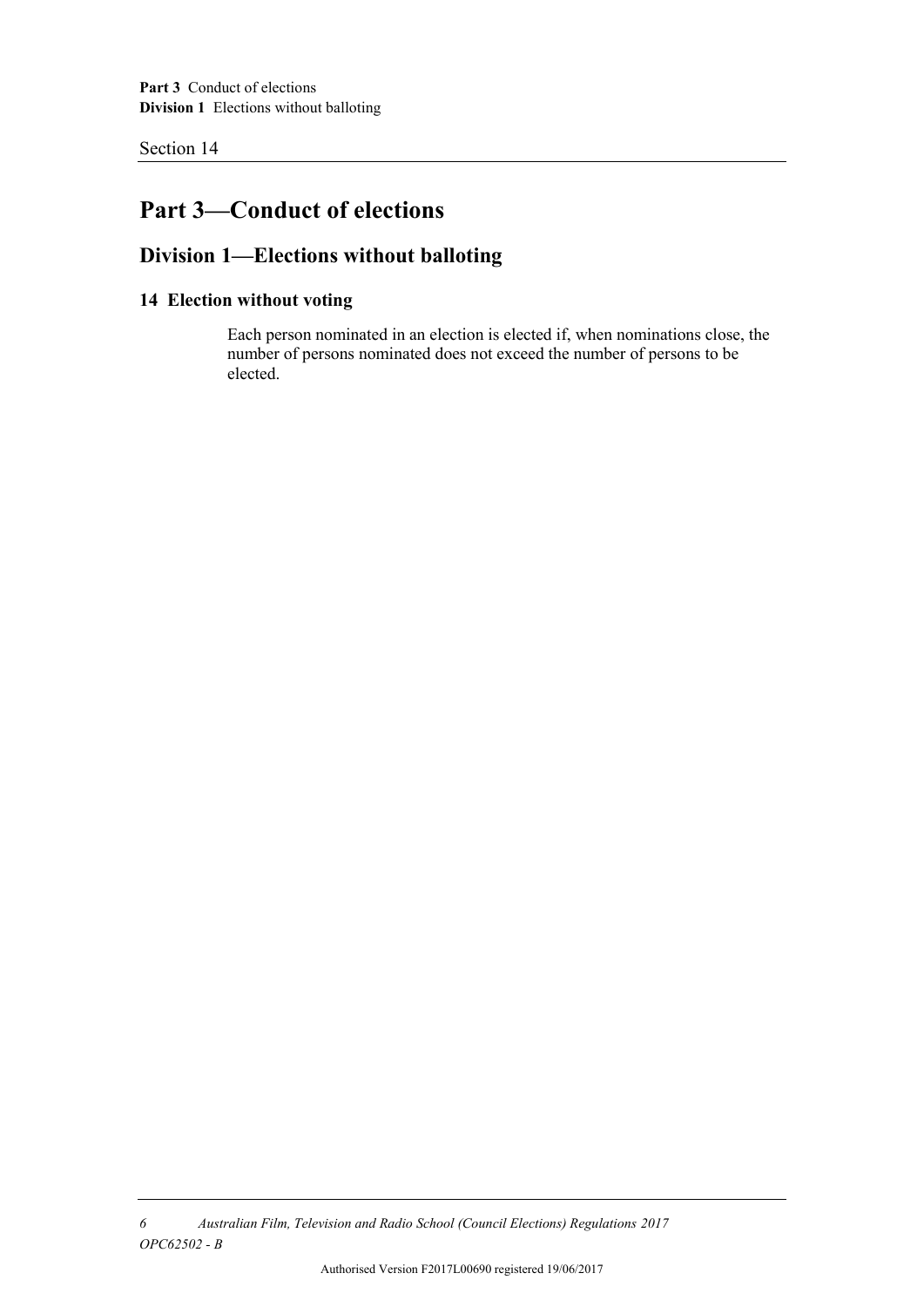## **Division 2—Balloting**

## **Subdivision A—Balloting**

#### **15 Requirement to conduct ballot**

The returning officer for an election must conduct a ballot in accordance with this Subdivision if, when nominations close, the number of persons nominated exceeds the number of persons to be elected.

### **16 Ballot papers**

- (1) Within 7 days after nominations close for an election and at least 14 days before the election, the returning officer must give to each person who is entitled to vote at the election:
	- (a) a ballot paper; and
	- (b) a notice:
		- (i) indicating the manner in which the ballot paper must be returned to the returning officer; and
		- (ii) specifying the date and time at which the poll closes; and
	- (c) if a candidate has, before the close of nominations, supplied to the returning officer a statement not exceeding 150 words relating to his or her candidacy—a copy of that statement.
	- Note: For the close of nominations, the date of the election and the close of poll, see section 11.
- (2) A ballot paper must be in the form set out in Form 2 in Schedule 1.
- (3) However, a ballot paper in electronic form is not required to include the direction to voter set out in Form 2, but may include such direction to voters as the returning officer considers appropriate.
- (4) The names of the candidates for the election must appear on the ballot paper in an order determined by the returning officer by lot.

#### *Replacement ballot papers*

- (5) If a person entitled to vote at an election applies to the returning officer personally for a ballot paper:
	- (a) after ballot papers for the election have been given under subsection (1); and
	- (b) before the close of the poll;

the returning officer may give a ballot paper to the person personally or in accordance with subsection 8(2).

### **17 Manner of voting**

Each voter in an election must:

(a) record his or her vote by inserting on the ballot paper, next to the names of so many candidates as he or she wishes to vote for, numbers in cardinal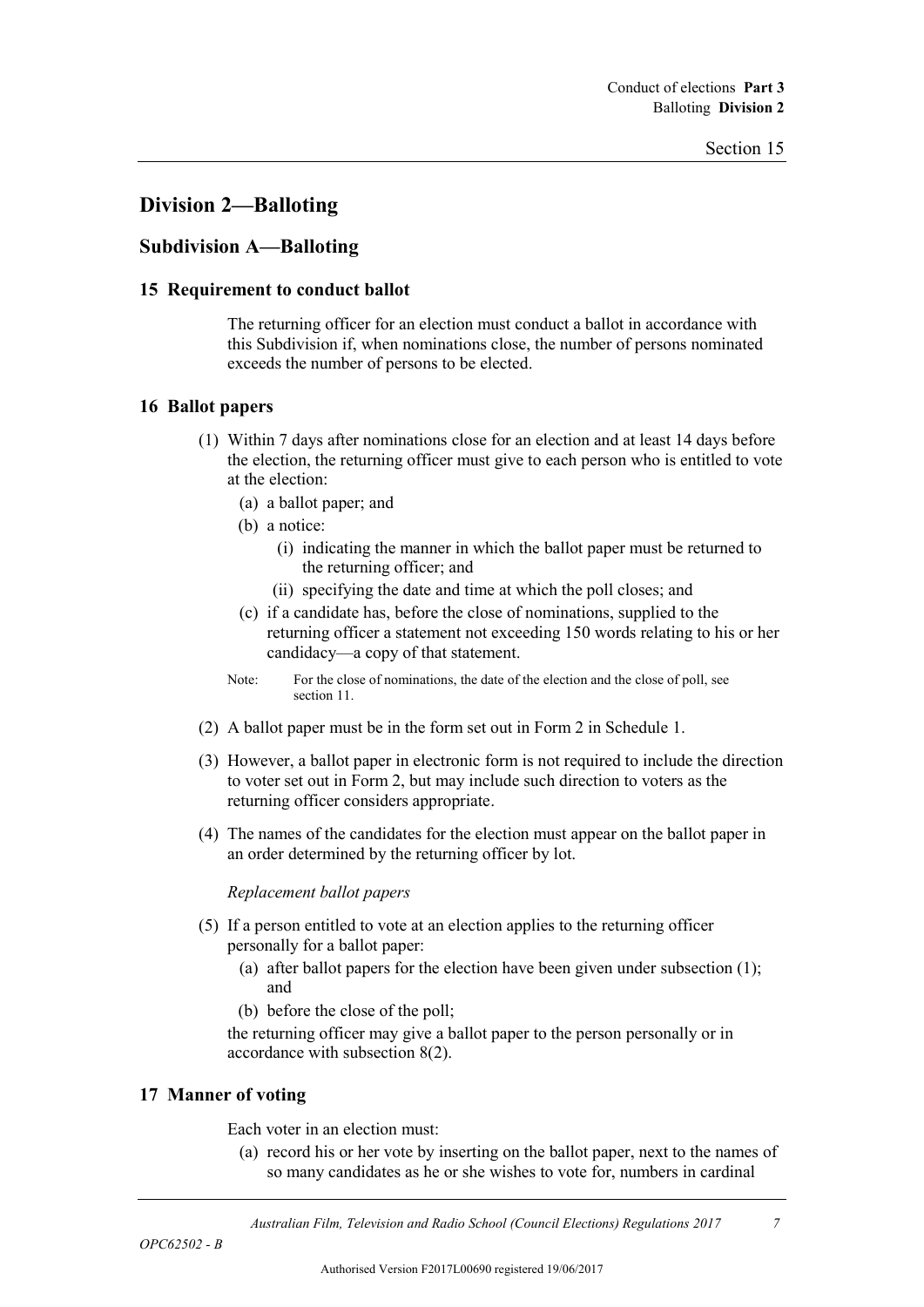#### Section 18

order commencing with 1 indicating the order of his or her preference for the candidates; and

- (b) return the ballot paper to the returning officer by the close of the poll.
- Note: For the close of the poll, see section 11.

#### **18 Ineligible votes not to be accepted**

The returning officer for an election must not accept a ballot paper unless the returning officer is satisfied that the voter:

- (a) is entitled to vote at the election; and
- (b) has voted only once in the election.

## **Subdivision B—Scrutiny**

#### **19 Scrutiny**

The result of the poll for an election must be ascertained by scrutiny.

#### **20 Scrutineers**

- (1) A candidate at an election may appoint a scrutineer to represent him or her at the scrutiny.
- (2) The appointment of a scrutineer to represent a candidate must be made by notice in writing:
	- (a) signed by the candidate; and
	- (b) given to the returning officer before the scrutiny.

#### **21 Objections to ballot papers**

- (1) If a scrutineer objects to a ballot paper in an election as being informal, the returning officer must decide whether to admit or reject the ballot paper.
- (2) This section does not prevent the returning officer from rejecting any ballot paper as being informal, even if the ballot paper is not objected to.

#### **22 Informal ballot papers**

- (1) A ballot paper in an election is informal if:
	- (a) it does not indicate the voter's first preference for a candidate; or
	- (b) it purports to indicate the voter's first preference for 2 or more candidates.
- (2) A ballot paper is not informal by reason only that:
	- (a) the same number has been indicated opposite the names of more than one candidate, in the order of the voter's preference, after the voter's first preference; or
	- (b) a number has been omitted in the numerical sequence in the voter's preference after his or her first preference;

but the ballot paper must be treated as if: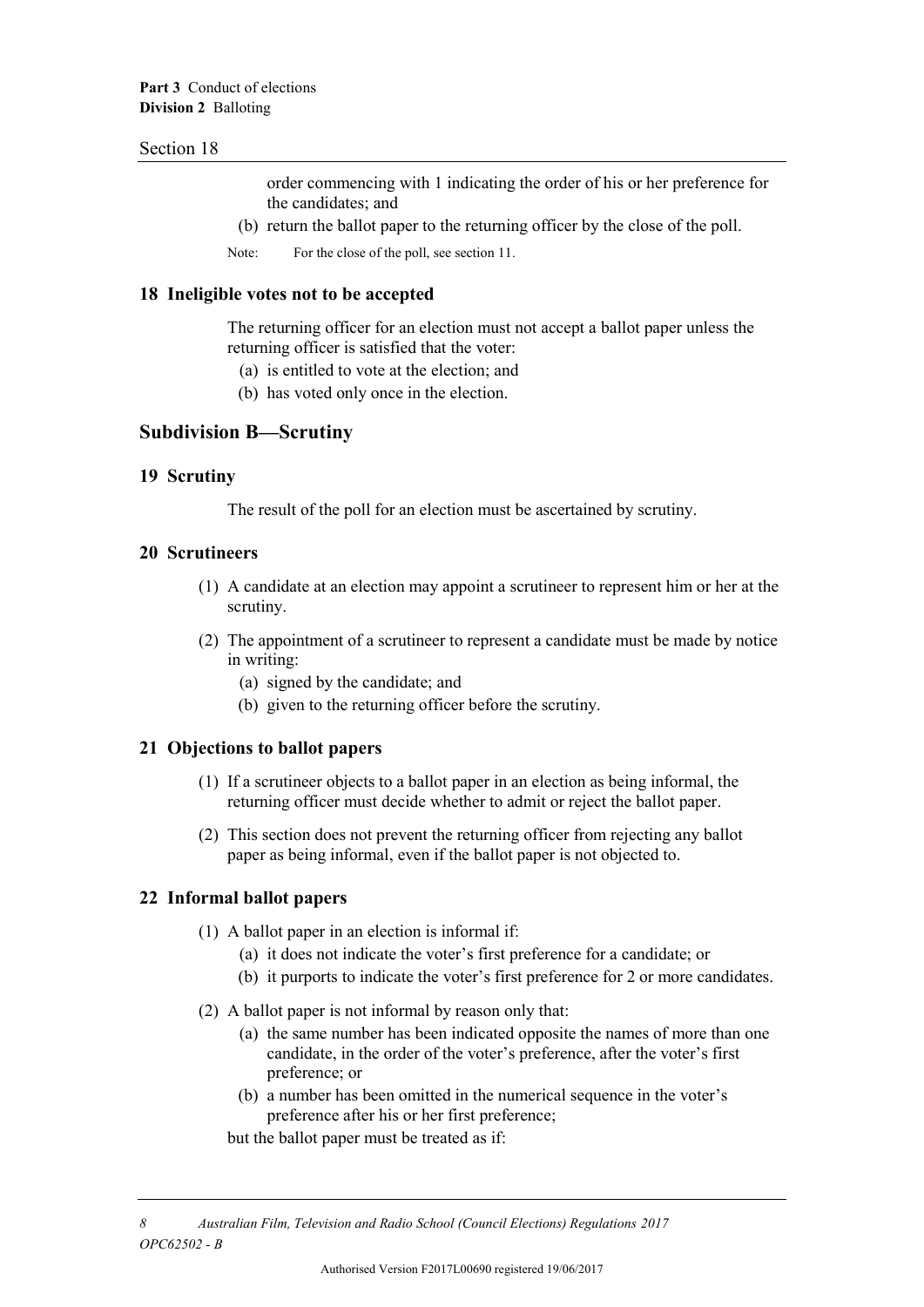- (c) the numbers so repeated, and any higher number, had not been placed on the ballot paper; or
- (d) any number higher than the number so omitted had not been placed on the ballot paper.

### **23 Conduct of scrutiny**

- (1) The scrutiny of a poll of an election must be conducted in the following way:
	- (a) it must commence as soon as practicable after the close of the poll;
	- (b) all scrutineers and any persons approved by the returning officer may be present;
	- (c) all the proceedings must be open to the inspection of the scrutineers;
	- (d) the scrutiny may be adjourned from time to time as may be necessary until the counting of the votes is completed.
- (2) The returning officer must ascertain the result of the election in accordance with the procedure set out in Schedule 2.
- (3) If a computer program is used to perform steps in the scrutiny as mentioned in paragraph 9(b), the requirement of paragraph  $(1)(c)$  of this section is satisfied if the scrutineers are entitled to:
	- (a) be present when the program provides the results of the steps to the returning officer; and
	- (b) inspect the results.

### **24 Recount**

The returning officer for an election may recount the ballot papers received in the election.

## **Subdivision C—Other provisions**

### **25 Secret ballot**

- (1) The returning officer for an election must ensure that:
	- (a) the ballot is secret; and
	- (b) the identity of each person voting is kept separately from the person's ballot paper.
- (2) The returning officer for an election, a deputy of the returning officer, or a scrutineer must not disclose how any voter has voted.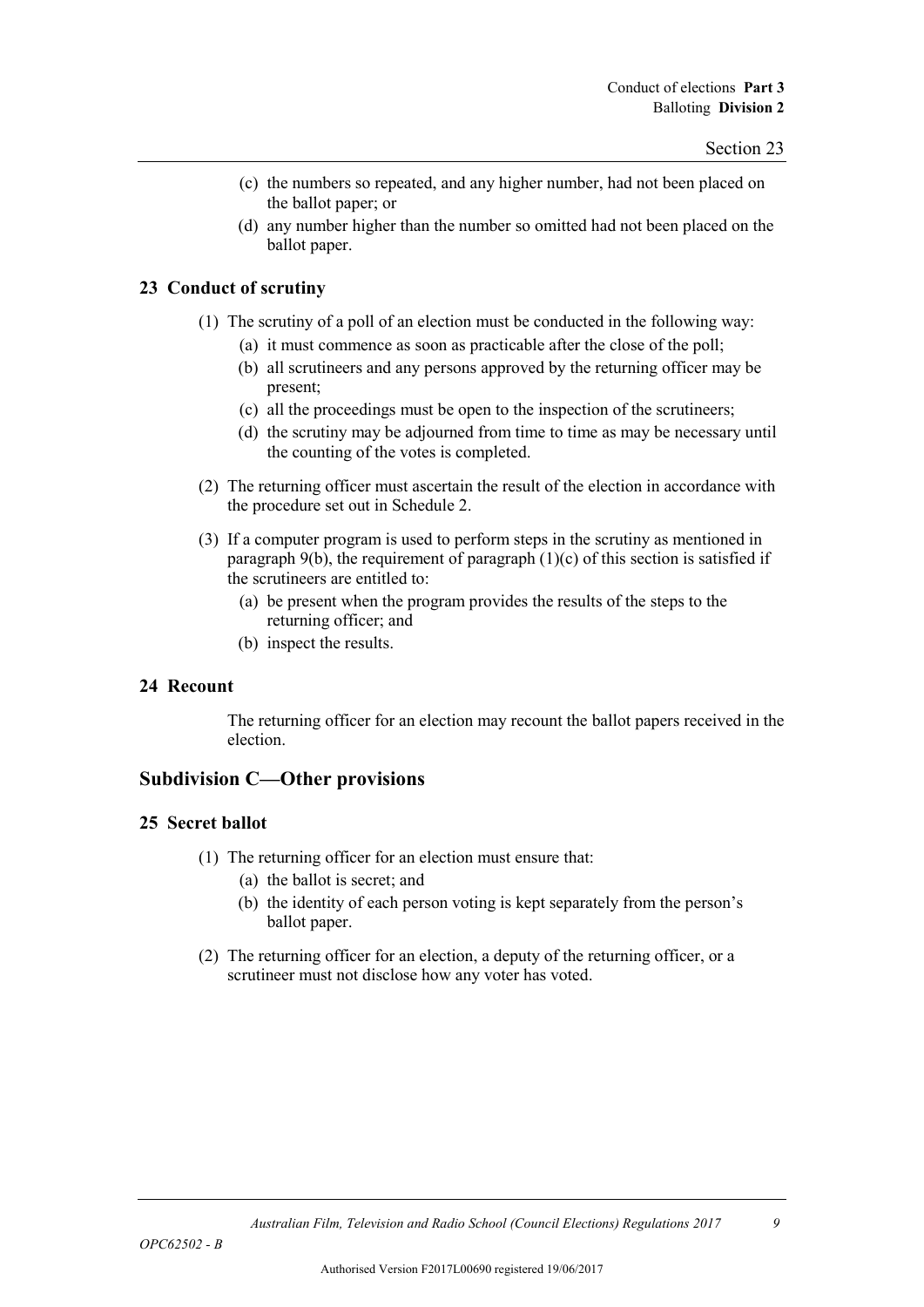**Part 3** Conduct of elections **Division 3** Results

Section 26

## **Division 3—Results**

## **26 Notification of results**

The returning officer for an election must:

- (a) by notice in writing, inform the Council of the result of the election; and
- (b) publish the notice in accordance with subsection 8(1).

*<sup>10</sup> Australian Film, Television and Radio School (Council Elections) Regulations 2017 OPC62502 - B*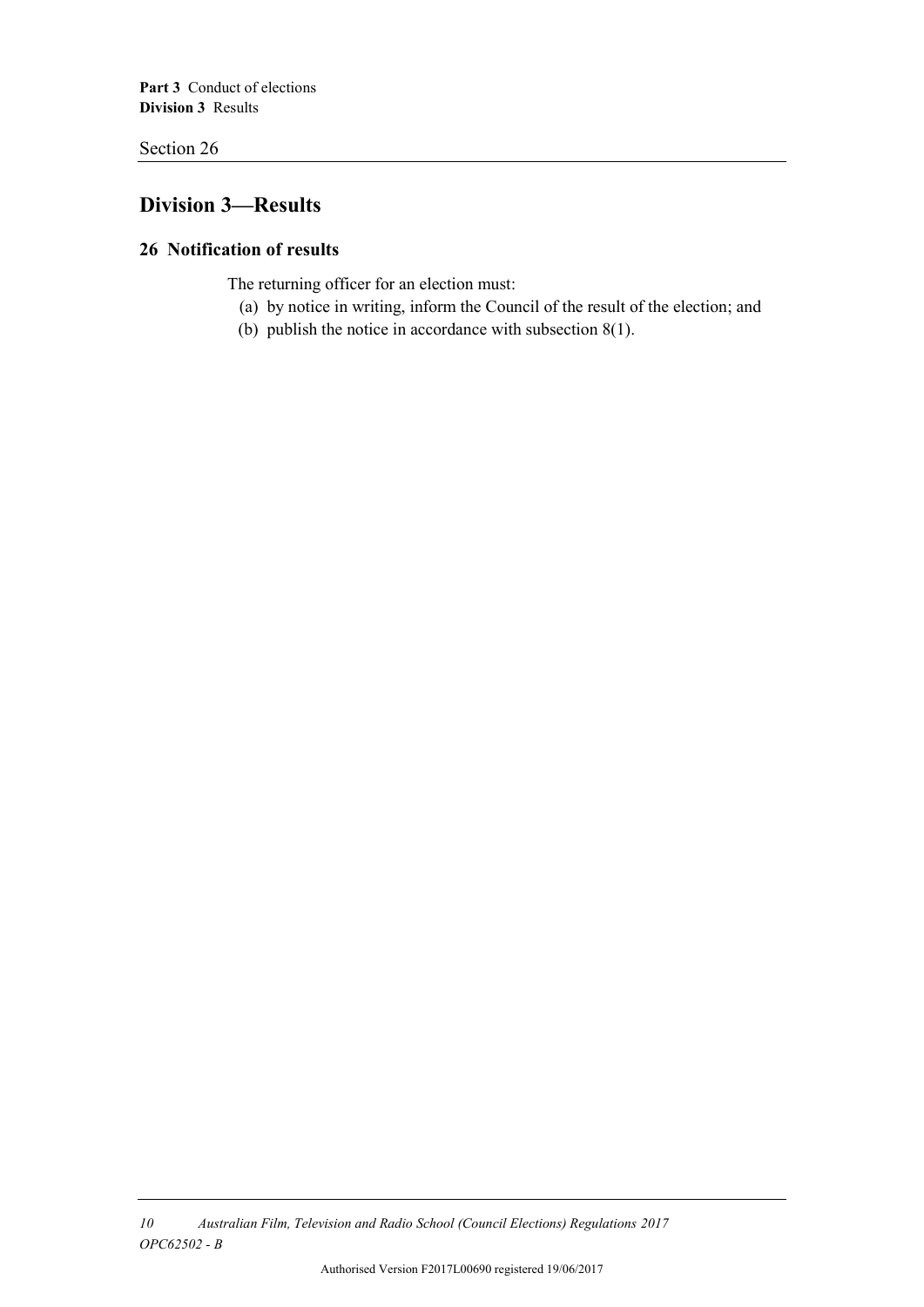# **Part 4—Transitional provisions**

## **27 Application of this instrument**

This instrument applies to an election if the date of the election occurs on or after the day this instrument commences.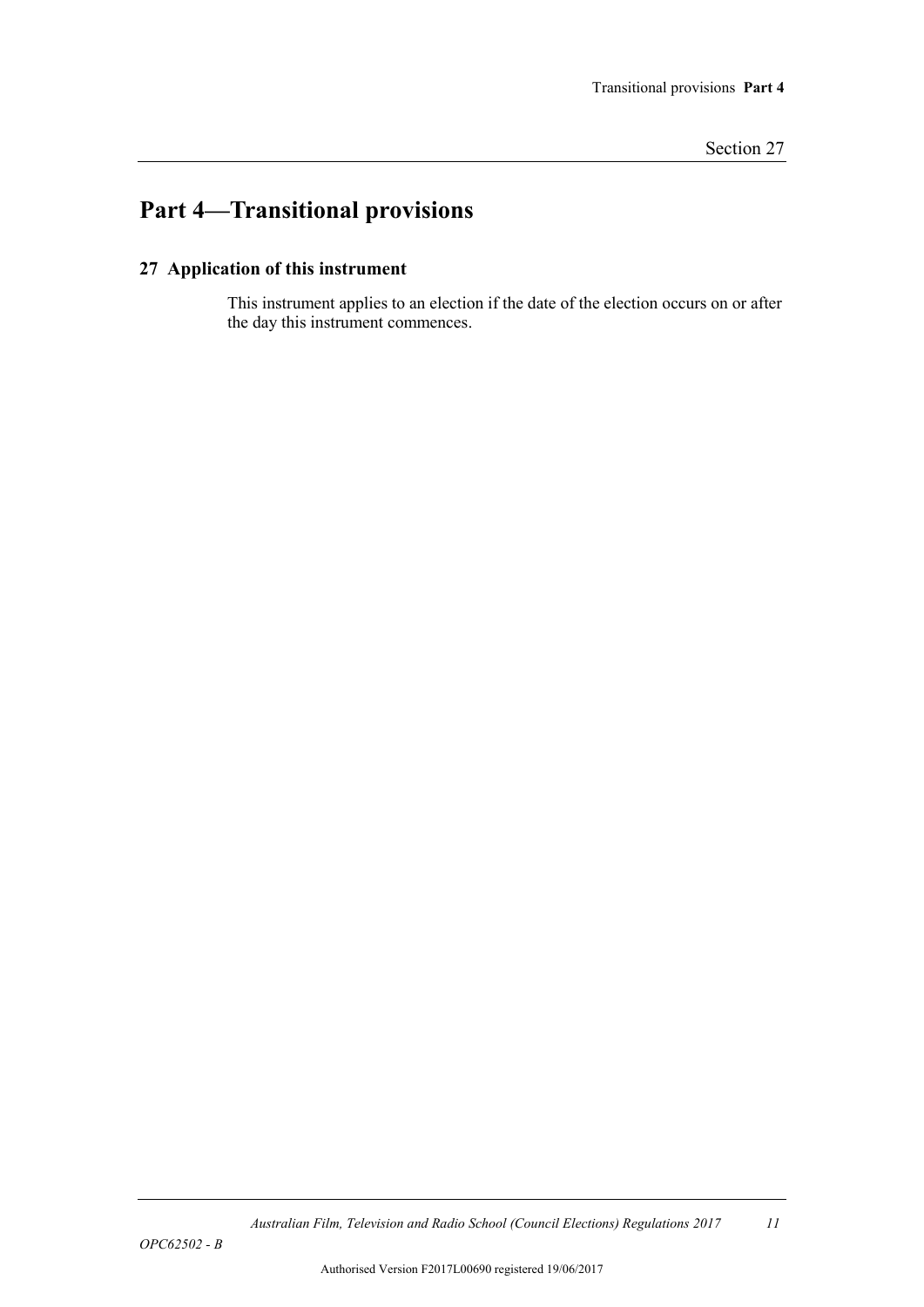# **Schedule 1—Forms**

Note: See sections 13 and 16.

## **Form 1—Nomination form**

THE AUSTRALIAN FILM, TELEVISION AND RADIO SCHOOL

## **NOMINATION FORM FOR ELECTION OF THE COUNCIL**

I, a [staff member][student of the School] \* entitled to vote at the election, nominate the following person\*

as a candidate for election as a [staff][student]\* member of the Council. myself

*Candidate's full name*

*Candidate's address*

*Nominator's full name and address*

*Nominator's signature*

*Date of signature*

*Witness's signature*

I consent to act if elected

*Candidate's signature*

*Date of signature*

*Witness's signature*

\* Delete whichever is inapplicable.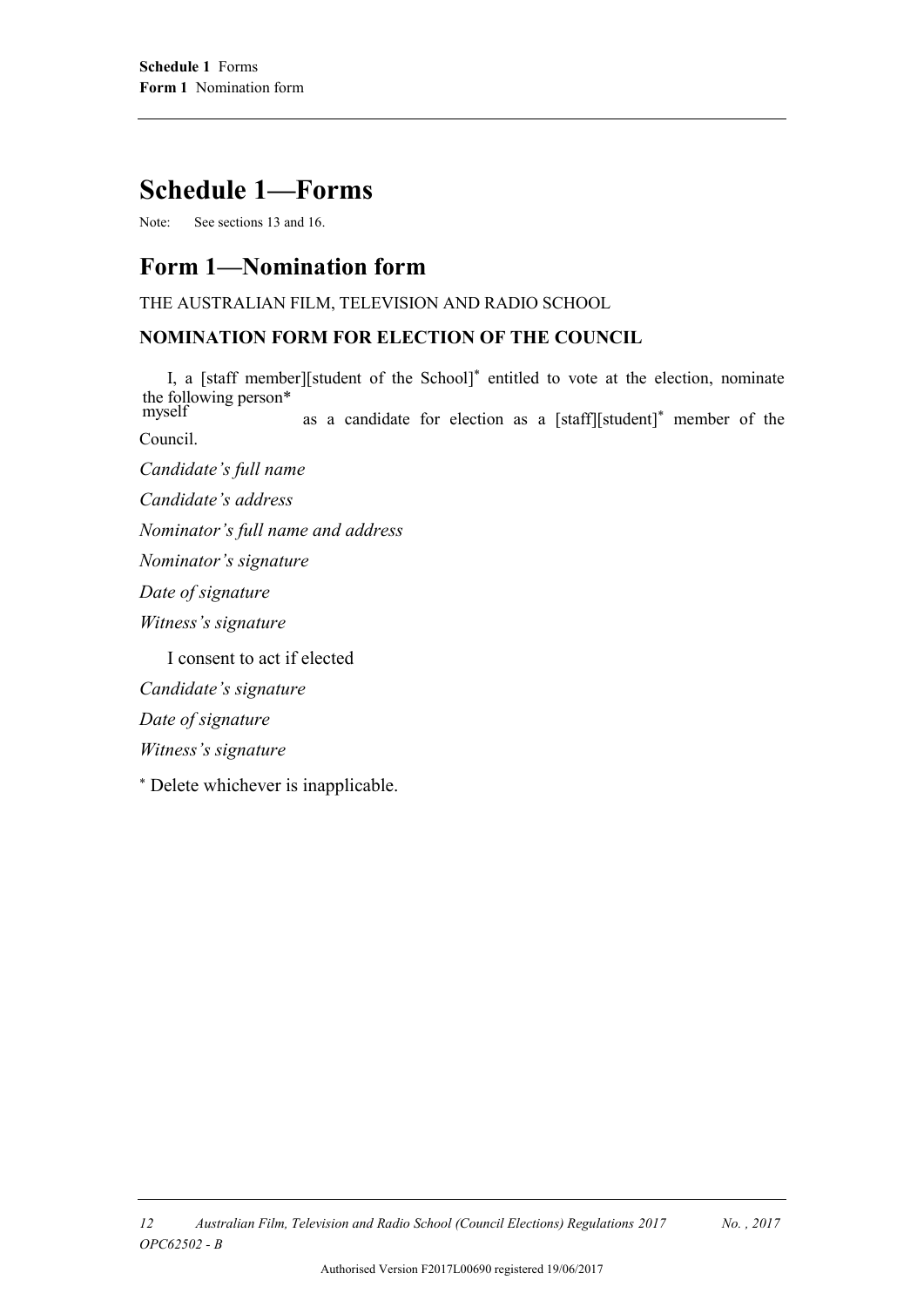## **Form 2—Ballot paper**

## BALLOT PAPER

THE AUSTRALIAN FILM, TELEVISION AND RADIO SCHOOL

#### **ELECTION OF [STAFF][STUDENT]\* MEMBER OF THE COUNCIL OF THE AUSTRALIAN FILM, TELEVISION AND RADIO SCHOOL**

Direction to voter:

To record your vote on this ballot paper, place the number 1 in the square opposite to the name of the candidate for whom you wish to vote as your first preference. You may place the numbers 2, 3, 4 (and so on, as the case requires) in the squares opposite to the names of so many of the remaining candidates as you wish, so as to indicate the order of your preference for them.

When you have recorded your vote, return the ballot paper to the returning officer. The ballot paper must reach the returning officer on or before ..................................................

## CANDIDATES

\* Delete whichever is inapplicable.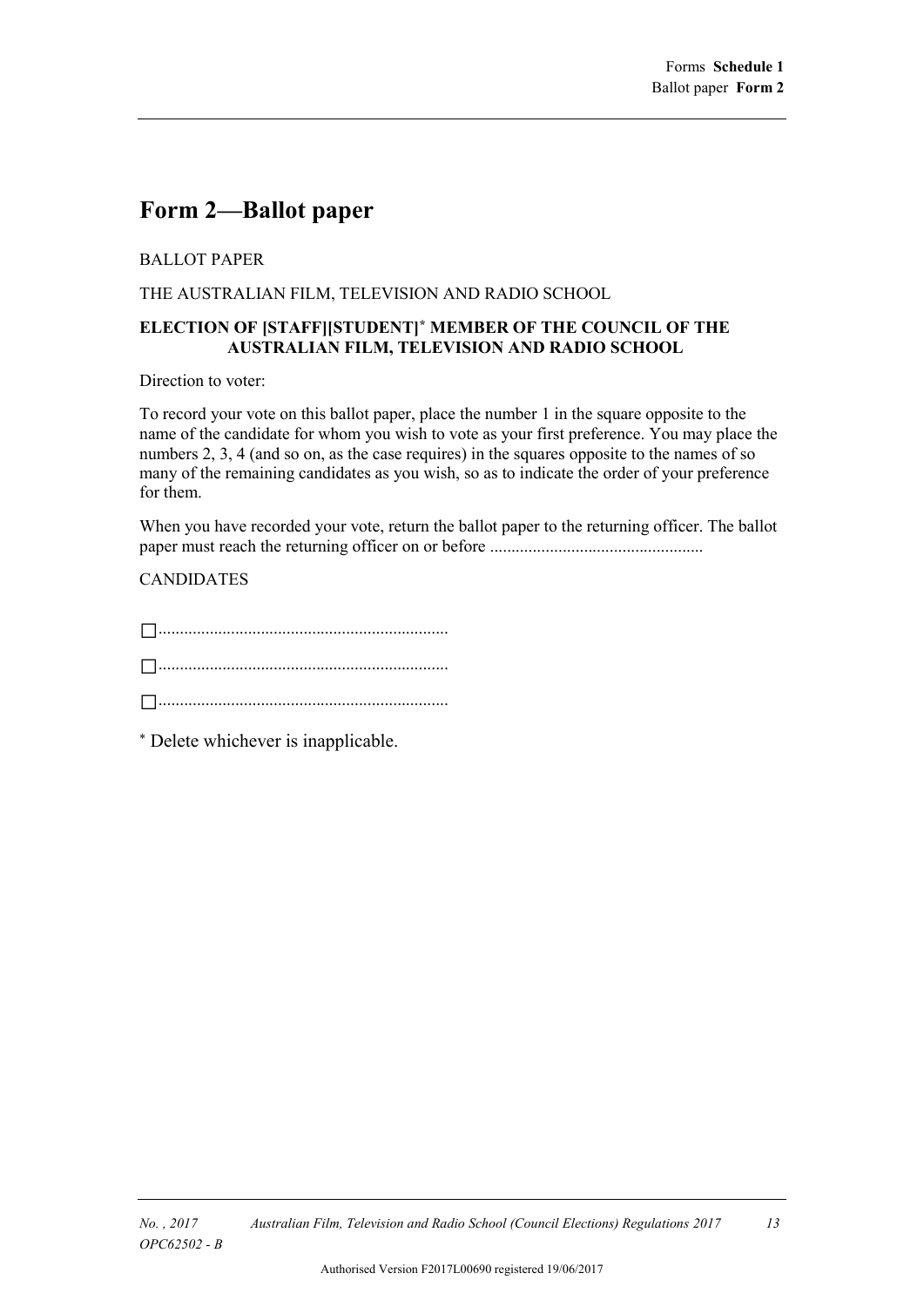# **Schedule 2—Procedure for counting votes**

Note: See subsection 23(2).

#### **1 Procedure for counting votes**

#### *Definitions*

(1) In this instrument:

*continuing candidate* means a candidate not already excluded from the count.

#### *Informal ballot papers*

(2) The returning officer must reject all informal ballot papers.

#### *First preferences*

- (3) The returning officer must count the first preference votes given for each candidate on all unrejected ballot papers.
- (4) A candidate is elected if the candidate has received more than half of the total number of first preference votes.
- (5) If 2 candidates have both received half of the total number of first preference votes, the returning officer must decide by lot which candidate is elected.

*Excluding, and transferring votes of, unelected candidates*

- (6) If no candidate is elected under subclause (4) or (5):
	- (a) the candidate who has the fewest votes must be excluded; and
	- (b) the returning officer must transfer the whole of his or her ballot papers to the continuing candidates next in order of the voters' available preferences.
- (7) If:
	- (a) on any count, 2 or more candidates have an equal number of votes; and
	- (b) one of them must be excluded;

the returning officer must decide by lot which will be excluded.

- (8) A continuing candidate is elected if, as a result of the transfer of votes to the continuing candidate at any stage of the scrutiny, the continuing candidate has received more than half of the votes remaining in the count.
- (9) If, as a result of the transfer of votes at any stage of the scrutiny, 2 continuing candidates have both received half of the votes remaining in the count, the returning officer must decide by lot which candidate is elected.
- (10) If no continuing candidate is elected under subclause (8) or (9), the returning officer must repeat the process of excluding the candidate with the fewest votes and the transferring of ballot papers containing those votes to the continuing candidates until a continuing candidate is elected under subclause (8) or (9).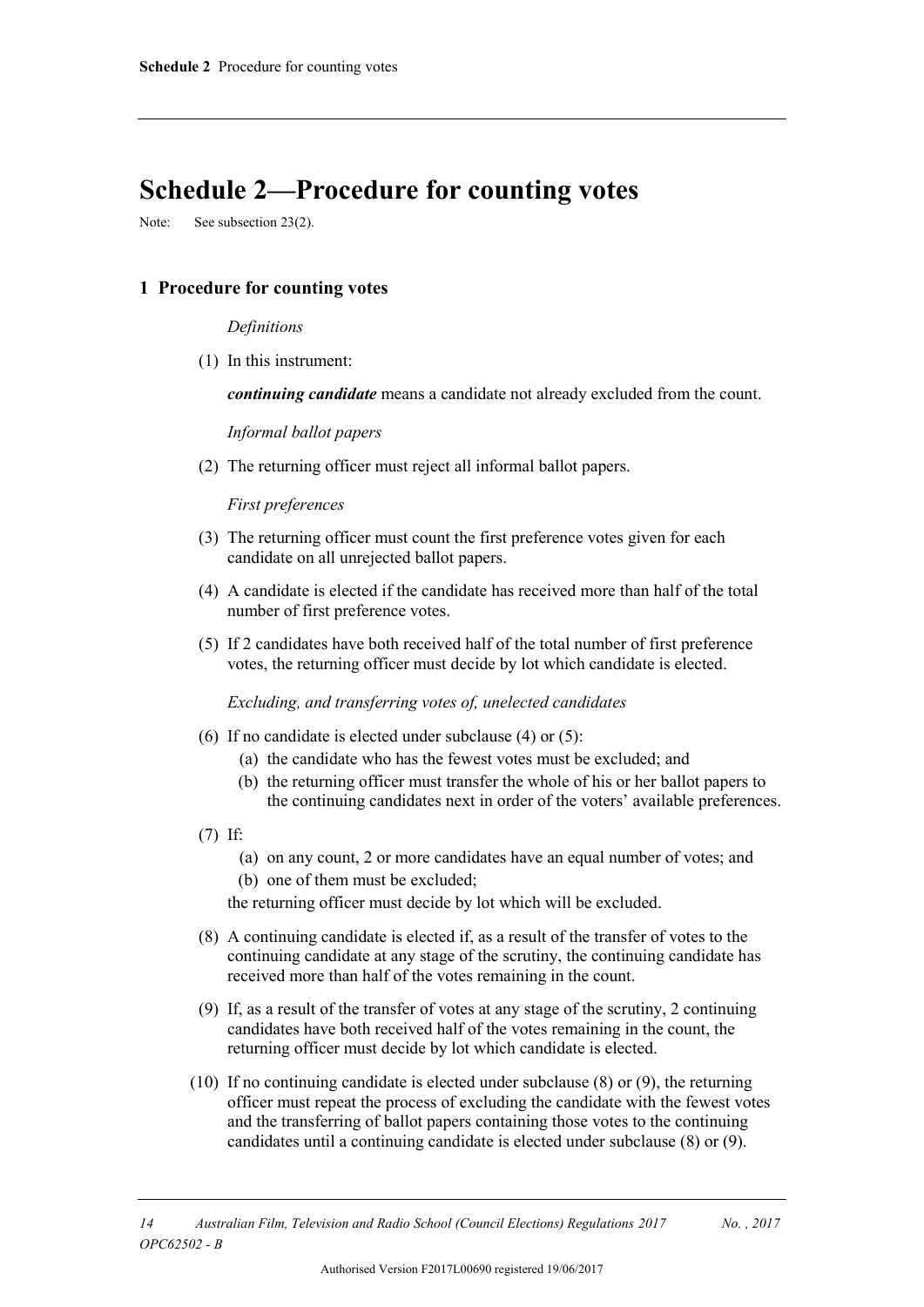*Early exhaustion of ballot papers*

- (11) A ballot paper must be treated as being finally dealt with if, on a transfer, it is found that the ballot paper:
	- (a) does not show a number indicating the voter's next preference opposite to the name of a candidate who has not already been excluded; or
	- (b) shows the same number as the voter's next preference opposite to the names of 2 or more candidates; or
	- (c) omits to indicate the number of the voter's next preference in the numerical sequence of the order of the voter's preference.